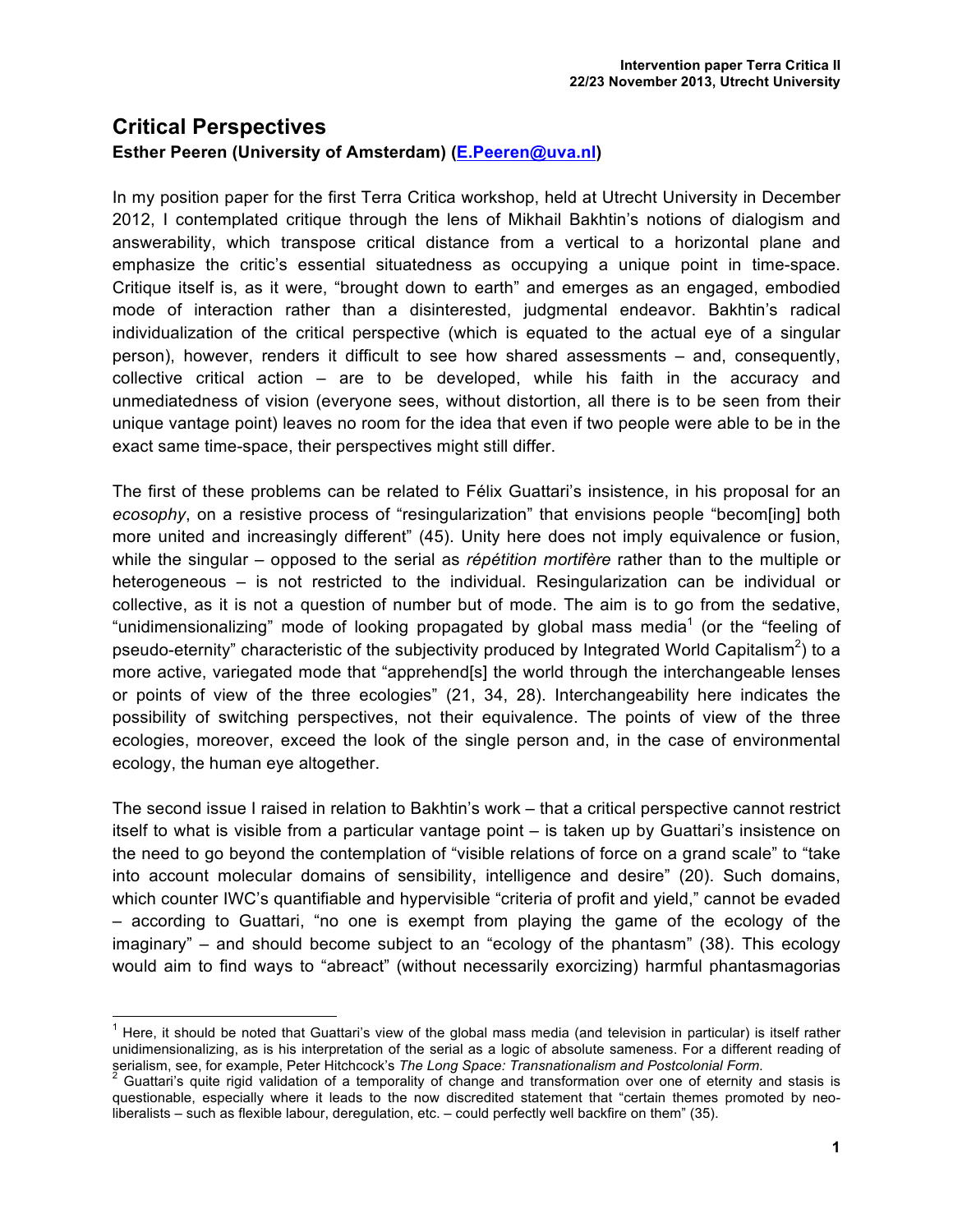through their imaginarization (38). What this latter neologism points to is a creative form of critique that amounts to much more than a straightforward seeing-as-recognizing.

Virginia Woolf's epistolary essay "Three Guineas" thematizes the differentiated perspective or focalization of critique – where it sees from and what it perceives – more overtly than Guattari, insisting from the beginning that "though we look at the same things, we see them differently" (111). Visual metaphors abound, written texts such as biographies and histories are described as producing "pictures" (117) and money, too, is linked to visual (and critical) scope:

the educated man's daughter […] stands on the bridge which lies between the old world and the new, and asks, as she twirls the sacred coin in her hand, 'What shall I do with it? What do I see with it?' Through that light we may guess everything she saw looked different – men and women, cars and churches. (123)

With the possibility of absolute judgment or complete consensus summarily rejected, "Three Guineas" can be seen to represent, in Guattari's terms, a creative experiment of singularization.

Central to this experiment, I want to argue, are the photographs of dead bodies from the Spanish Civil War referenced throughout the text.<sup>3</sup> In her initial description, Woolf notes that "photographs, of course, are not arguments addressed to the reason; they are simply statements of fact addressed to the eye" (117). She continues to detail how, when looking at the photographs, via the physiological trajectory that connects eye to brain to nervous system, "some fusion takes place within us; however different the education, the traditions behind us, our sensations are the same; and they are violent" (118). Three aspects, however, disrupt the facticity of the photographs and their supposedly unitary and unifying interpretation. First, the rhetorical overkill of the interjection "of course," more than confirming the general validity of Woolf's statement, incites the reader to question it. Second, her remark that it is the Spanish Government that sends these photographs invests them with a particular, partial perspective on the Civil War. Third, the speculative description of the photographs themselves – "This morning's collection contains the photograph of *what might be* a man's body, or a woman's; it is so mutilated that *it might*, on the other hand, *be* the body of a pig" (117, emphasis added) – installs doubt as to photography's objective, constative nature. Then there is the formulation of the final sentence of the photographs' first textual appearance – "For now at last we are looking at the same picture; we are seeing with you the same dead bodies, the same ruined houses" (118) – which makes explicit the temporal dimension that inhabits the fusion of perspective that is said to take place; seeing the same thing is not self-evident, but a process involving the echoing of the other's words whose end-point – "at last" – is unstable – "for now."

Further on, another photograph is introduced, only this is not a reference to an actual photographic print, but a "crudely coloured" impression of "your world as it appears to us who see it from the threshold of the private house; through the shadow of the veil that St Paul still lays upon our eyes; from the bridge which connects the private house with the world of public

<sup>&</sup>lt;sup>3</sup> Maggie Humm refers to them as "a complex mnemonic dramatically triggering Woolf's feminist epistemological opposition to the logic of capitalism" (652).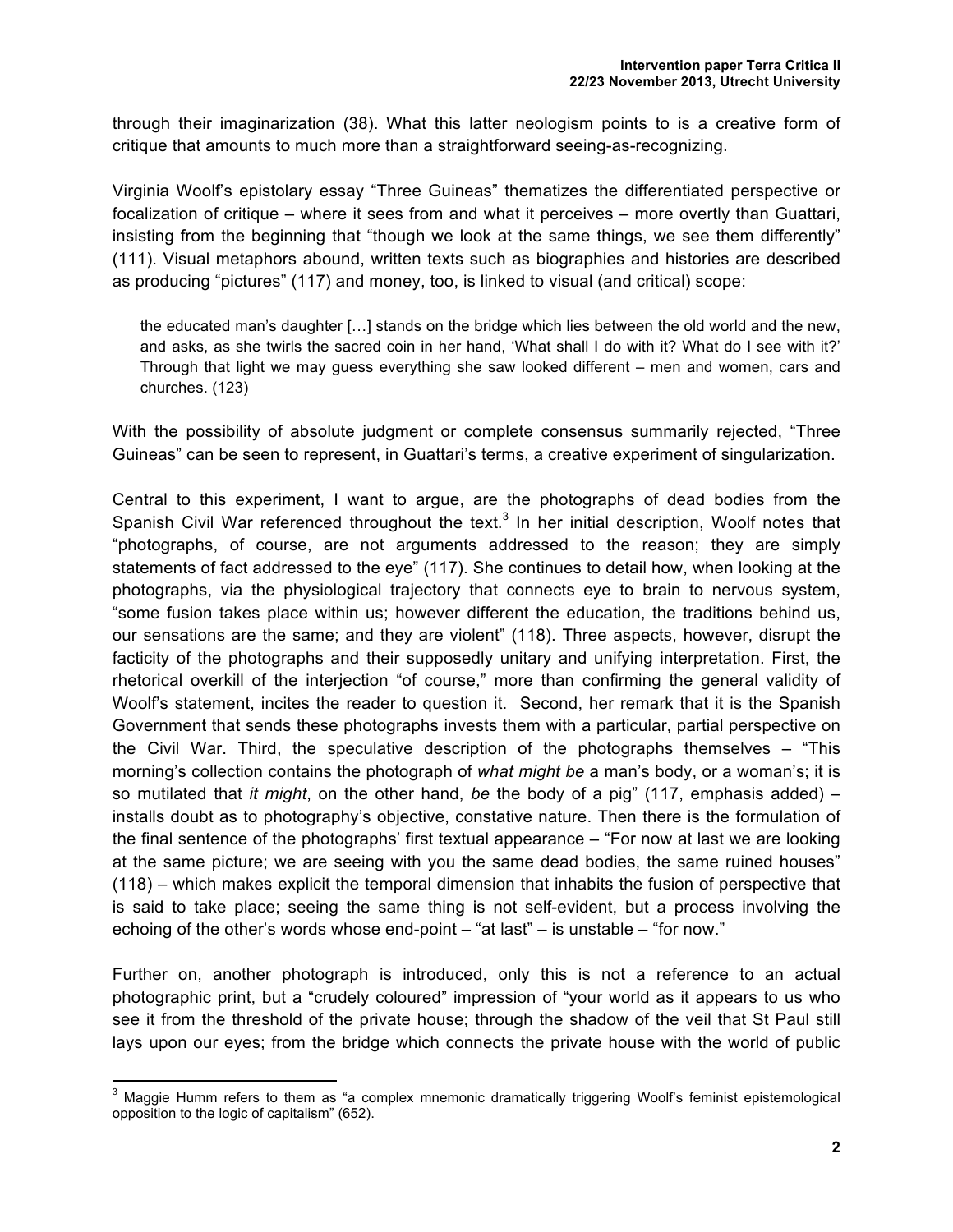life" (126). $4$  The photographic metaphor here works, on the one hand, to transfer the quality of factuality originally ascribed to the photographic medium to the gendered, veiled perspective described, while, on the other hand, the reference to its crude coloration detracts from the photograph's objective status as "a statement of fact addressed to the eye."<sup>5</sup> Thus, the gendered perspective Woolf wants to see recognized (which, even though situated within the singular time-space of the imaginary bridge, is collective) is validated as the photograph is reinterpreted as a perspectival object that, if looked at from a different angle, shows a different picture.

Woolf proceeds to analyze the specific angle from which the gendered perspective looks at the public, patriarchal realm, noting that the photographic "bird's-eye view" available from the threshold or bridge allows a skimming of the surface but pre-empts access to "many inner and secret chambers," literally and metaphorically (130). A look at the educational system – again from a particular gendered angle – follows, in which it is made clear that a critical analysis cannot restrict itself to the visual dimension of observation, but has to include a consideration of other, more elusive senses such as the olfactory, subject to selective notice and differentiated valuation:

it is quite possible that the name "Miss" transmits through the board of division some vibration which is not registered in the examination room. "Miss" transmits sex; and sex may carry with it an aroma. "Miss" may carry with it the swish of petticoats, the savour of scent or other odour perceptible to the nose on the further side of the partition and obnoxious to it. (163)

Returning to visual imagery, Woolf traces a crucial progress from taking a bridge as a vantage point for a "survey" – yielding a surface view and a temptation to remain standing and dreaming – to a consideration of facts, achieved through the observation of "the procession of the sons of educated men" (174). This procession, described as a "solemn sight," used to be available to women only as seen "sidelong from an upper window," prompting them to ask themselves certain questions but refusing them an (inter)active critical position.<sup>6</sup> The procession appeared as a photograph or fresco to be appreciated on an aesthetic level of appearances only. This was the case until a transition from verticality to horizontality – and from passive to active looking – took place as women were finally allowed to join the procession, albeit "trapesing along at the tail end" (175).

<sup>&</sup>lt;sup>4</sup> My reading diverges from Humm's, who sees Woolf juxtaposing the photographs of the Spanish Civil War, which she regards as "absent" or "implied" because they are not reprinted in "Three Guineas" to the "present" or "public" photographs of a general, heralds, a university procession, a judge and an archbishop printed with the text (in the first edition and some later ones). Humm argues that Woolf is talking directly about these published photographs at this point of the text, where she writes: "let us then by way of a very elementary beginning lay before you a photograph" (126). However, neither Woolf's description of this photograph – supposedly taking in "St. Paul's, the Bank of England, the Mansion House, the massive if funereal battlements of the Law Courts; and on the other side, Westminster Abbey" (126) – nor its number (she talks about "a photograph" rather than five photographs) accord with the supposition that what she is engaging here are the published photographs. Hence, I maintain that her use of "photograph" here is metaphorical and therefore less (rather than more) substantial than in the case of the Spanish Civil War photographs, which can be supposed to have a material reality outside the text. The five printed photographs are not included in the edition of "Three Guineas" used here, but are reproduced in Hsieh.<br>Color photography at this point in time was not yet able to produce "natural" colors.

<sup>&</sup>lt;sup>6</sup> Again, although one of the photographs printed in the first edition of *Three Guineas* shows a university procession (cf. Hsieh 35), the perspective of the photograph does not match that of the textual image Woolf creates.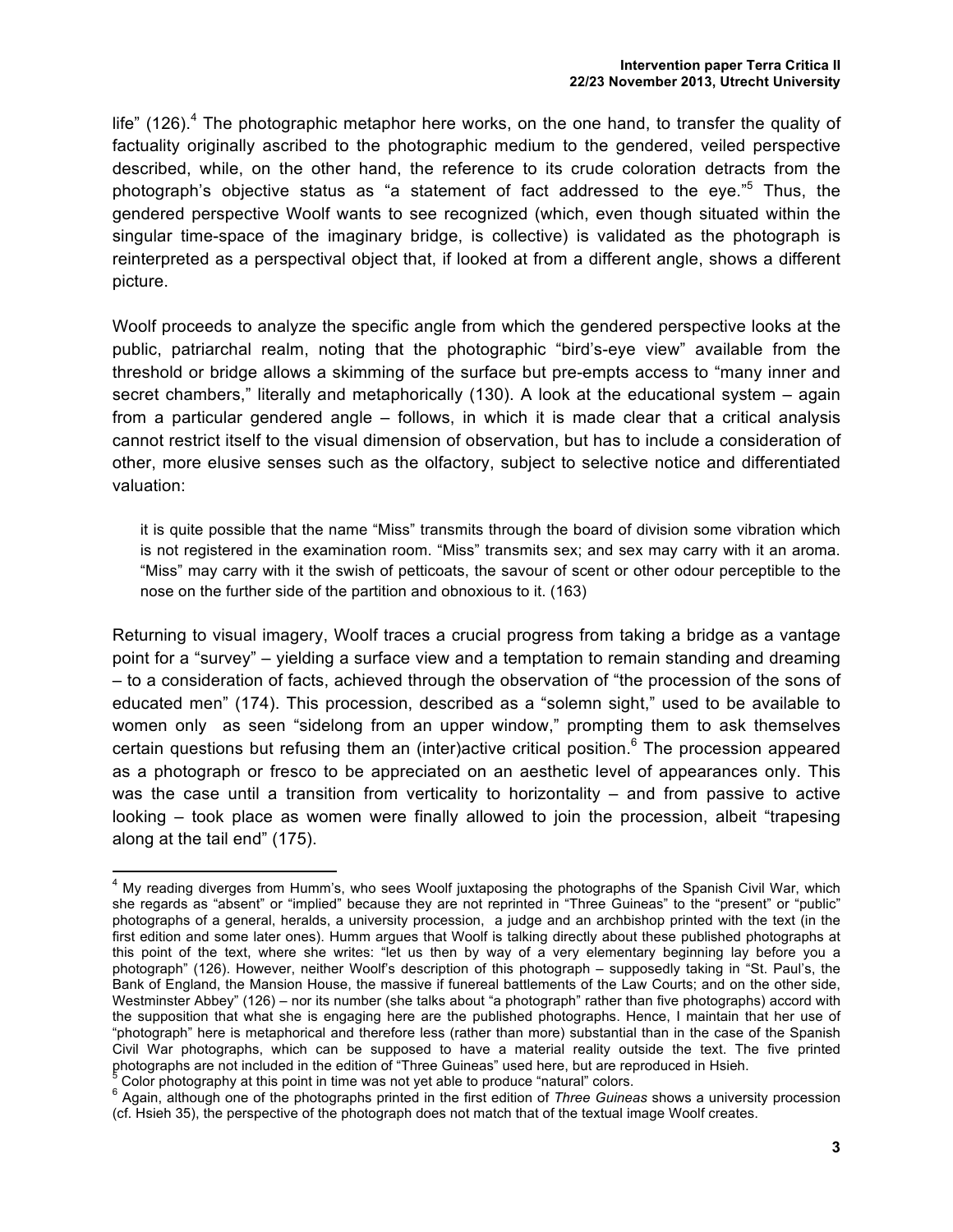Significantly, Woolf then returns to the bird's-eye view from the bridge to consider the question of whether women want to join this procession directed – capitalized – by educated men. This question, Woolf stresses, is *critical* in both senses of the word: it is

So important that if all the daughters of educated men did nothing, from morning to night, but consider that procession from every angle, if they did nothing but ponder it and analyse it, and think about it and read about it and pool their thinking and reading, and what they see and what they guess their time would be better spent than in any other activity now open to them. (176)

Here, critique consists of pondering, analyzing, thinking, reading, sharing, seeing and guessing.<sup>7</sup> These activities need to take in "every angle" and can therefore be done both from the elevated perspective of the bridge and from the immersive position of being "in the crowd" (177). Only by contemplating multiple perspectives – generating differently colored pictures of the world – is it possible to break the stultifying cycle of repetition, Woolf's version of Guattari's serialization: "Here we go round the mulberry tree, the mulberry tree, the mulberry tree" (180). Crucially, the multiplied perspectives need to be shared, taken up even by those occupying the capital vantage point of the dominant class of educated men. Thus, Woolf exhorts her readers (the explicit addressee of her letter and the larger audience for its published form) to "look from our angle, from our point of view" (203).

The "fusion" that supposedly followed the first contemplation of the Spanish Civil War photographs, which entailed Woolf echoing the perspective of her addressee, is disrupted as alternative connections are "brought out" between the photographs and the "prostituted culture and intellectual slavery" of women (213). The photographs are made to show more than they previously did and become critical tools, no longer statements of fact but openings for discussion. At the same time, the conjured "photograph" of the procession of the sons of educated men is transformed from a picture gazed upon from a distance to a participatory tableau that sees "the daughters and sons of educated men […] fighting side by side" (222). Side by side but emphatically not merged, as Woolf insists on the necessity and critical fecundity of difference and outsideness – what Bakhtin calls exotopy and Guattari designates as the outside the norm or exceptional (34). Woolf's Society of Outsiders, moreover, is "anonymous and secret" (230), espousing experimental methods that are "not merely critical" but also "creative" (234). Woolf's twice-repeated insistence on such critical creativity or creative criticality reinforces not so much the distinction of these modes as their necessary imbrication.

Significantly, Woolf's text, dominated by references to the visual and visible, also draws attention to the dark side of illumination, exemplified by the "glare of advertisement and publicity":

Consider next time you drive along a country road the attitude of a rabbit caught in the glare of a head-lamp – its glazed eyes, its rigid paws. Is there not good reason to think without going outside our own country, that the "attitudes", the false and unreal positions taken by the human form in

 $<sup>7</sup>$  A similar validation of guesswork, doubt and even the mistake as essential ingredients for a critical perspective can</sup> be found in Gayatri Spivak's introduction to her recent book *An Aesthetic Education in the Era of Globalization*.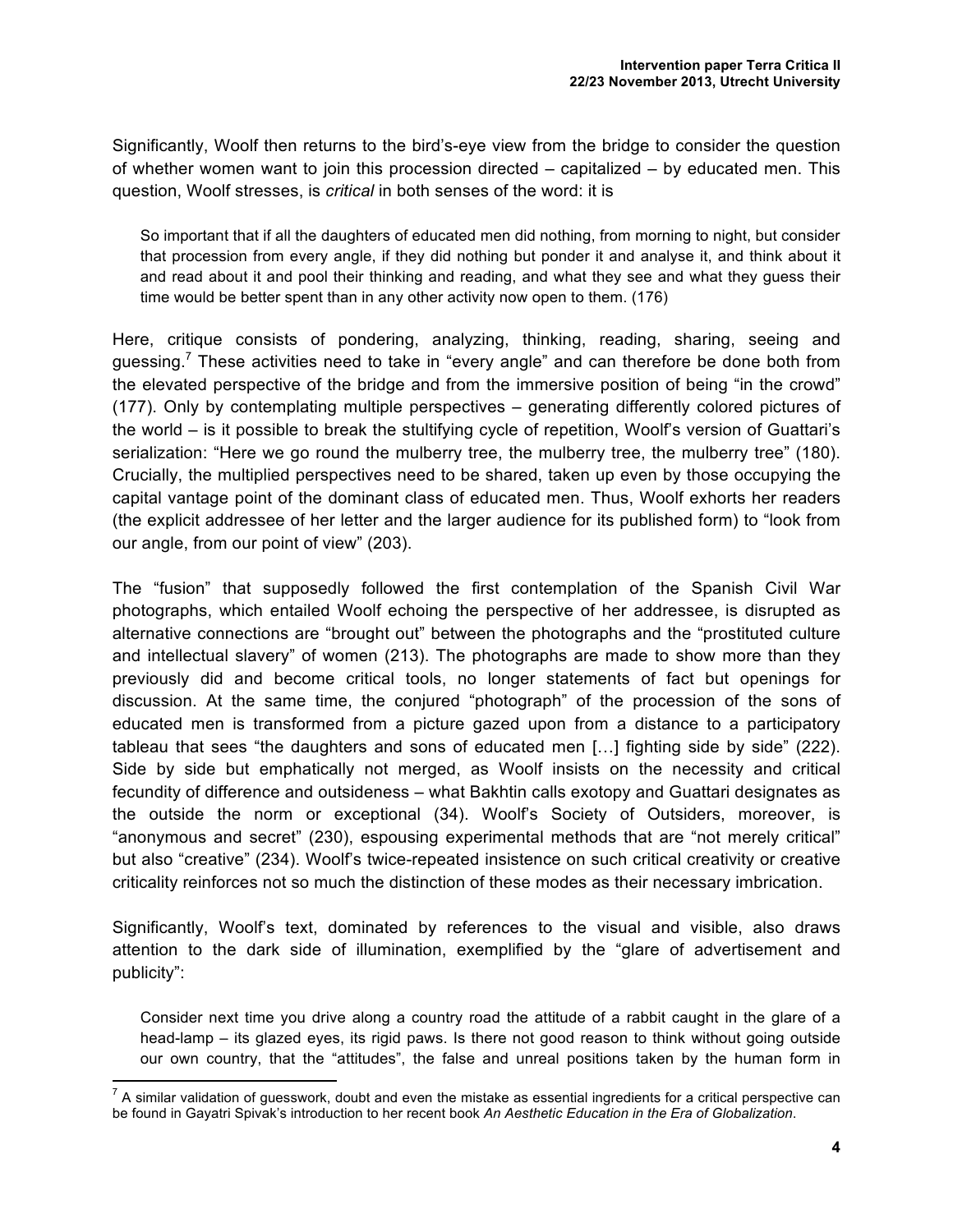England as well as in Germany, are due to the limelight which paralyses the free action of the human faculties and inhibits the human power to change and create new wholes much as a strong headlamp paralyses the little creatures who run out of the darkness into its beams? (235)

Woolf proceeds to link the Society of Outsiders to the act of "experimenting in the virtues of obscurity" (237). Critical acts conducted in the dark may be highly effective and the same goes for critical acts of passivity, where being passive is not a sign of paralysis or sedation but an active choice to absent oneself that does not escape notice (evoking Bartleby's mantra "I'd prefer not to").<sup>8</sup> Such acts are complicated by (inherited) fear and shame, but nevertheless feasible as practical critical strategies.

The final appearance of the Spanish Civil War photograph reveals it as no longer the same: "as this letter has gone on, adding fact to fact, another picture has imposed itself upon the foreground" (266). The dead bodies and ruined houses have been superimposed by "the figure of a man" or even "Man himself" – "called in German and Italian Führer or Duce; in our own language Tyrant or Dictator" (266). The facts unearthed by looking at the world from the perspective of the daughters of educated men, a perspective that claims difference but can no longer be dismissed as irrelevant, materialize in the photograph, which now "suggests" (a notably non-factual term)

that we are not passive spectators doomed to unresisting obedience but by our thoughts and actions can ourselves change that figure. A common interest unites us; it is one world, one life. How essential it is that we should realize that unity the dead bodies, the ruined houses prove. (267)

There is a common interest, but this interest is not served by the fusion of perspectives or by an insistence on the photograph's (or any perspectival representation's) unequivocal factuality: as Woolf notes, "opinions differ" on the man who has invaded the pictorial plane and she only has her addressee's letter "to prove that *to you* the picture is the picture of evil" (267, emphasis added). Even if they can agree that what the photograph shows is evil and that this evil must be destroyed, their ways of going about this may be – *must be* – different, as they arrive at their critique from a different angle or position. This position is, unlike that invoked by Bakhtin, not purely individual and unique but shared by particular socio-economic groups, as well as being open to cooperation with other perspectives (although both Woolf and Guattari leave unanswered important questions about the precise forms such cooperation can take and what its limits are). Moreover, Woolf's stirring example of how to lay claim to a critical perspective and incite others to accept it as valid sees critique as taking in, besides the immediately visible, other planes of sensibility, while identifying obscurity as harboring its own critical potential.

What Woolf's work – considered as a meditation on critical perspective (or, in other words, the perspectival nature of critique) and read in dialogue with Guattari and Bakhtin – suggests to me is that critique, while requiring a certain distance from its object to create room for interaction, cannot be uniquely associated with a particular spatial vector (vertical or horizontal); rather, each vector will open up a specific angle that, depending on the particular context, may be more

<sup>&</sup>lt;sup>8</sup> In my forthcoming book *The Spectral Metaphor: Living Ghosts and the Agency of Invisibility*, I discuss the potential of strategized forms of invisibility and self-spectralization or auto-ghosting as resistive modes.